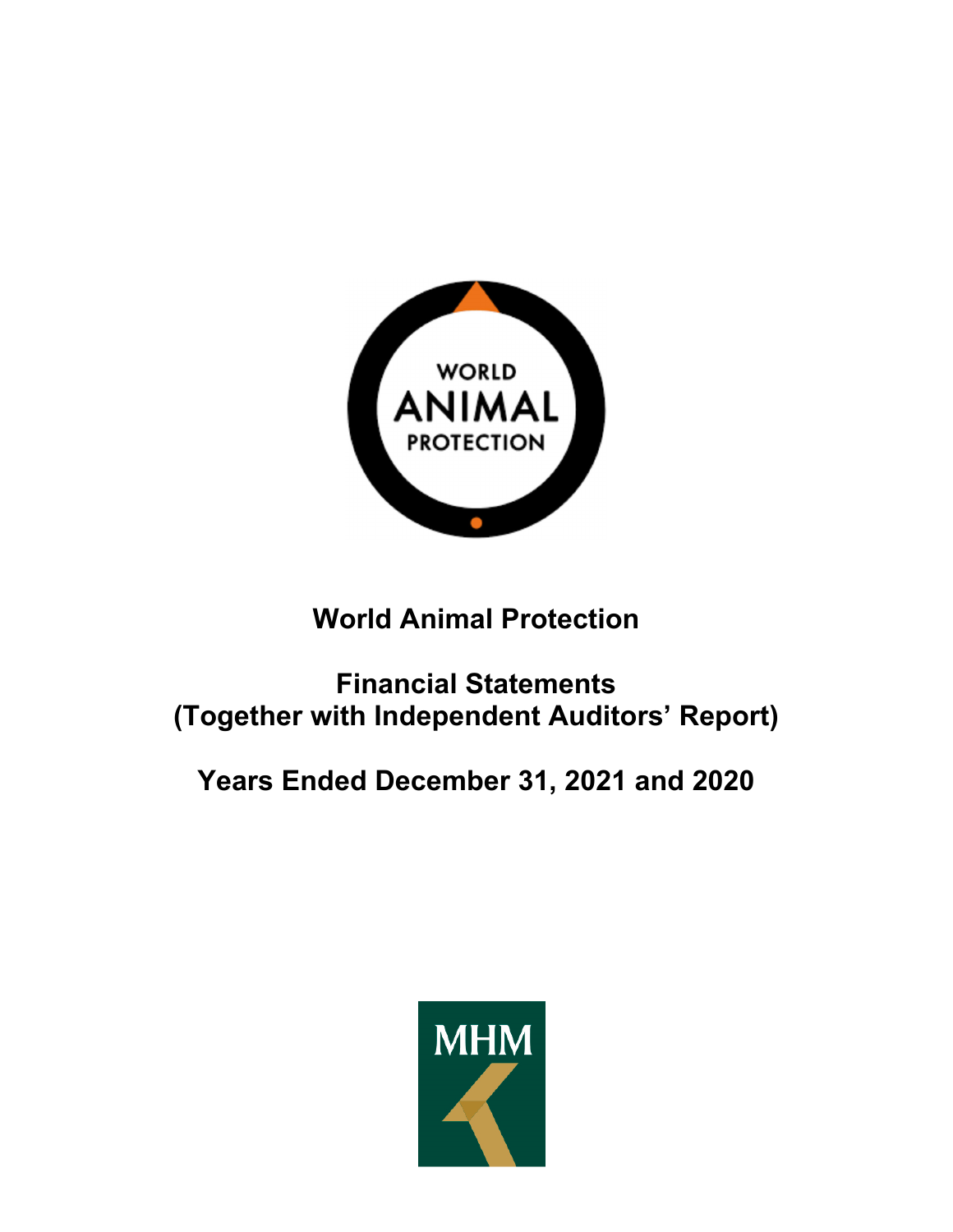# **WORLD ANIMAL PROTECTION**

# **FINANCIAL STATEMENTS** (Together with Independent Auditors' Report)

# YEARS ENDED DECEMBER 31, 2021 AND 2020

# **CONTENTS**

Page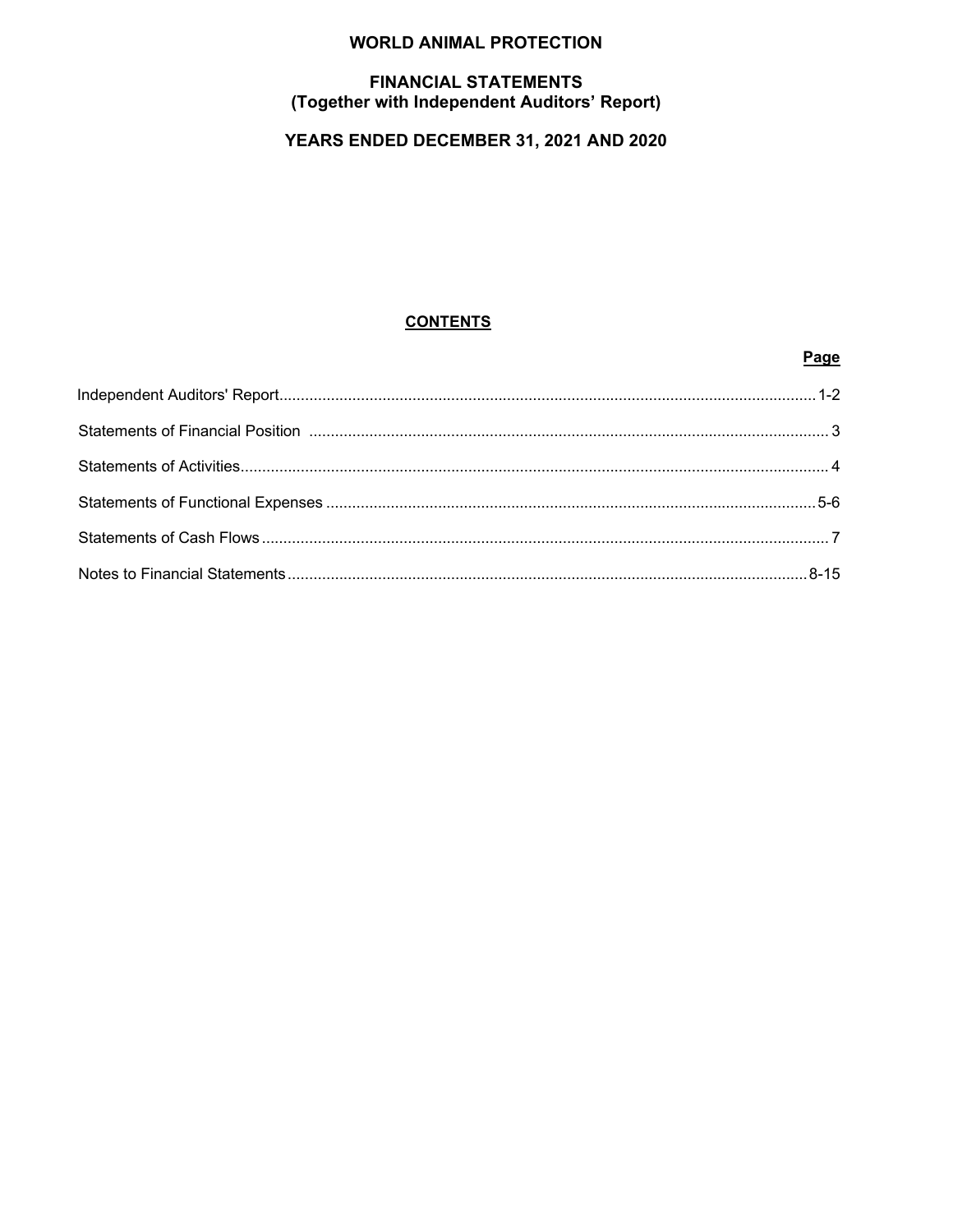

# **INDEPENDENT AUDITORS' REPORT**

To the Board of Directors of World Animal Protection

#### **Report on the Audit of the Financial Statements**

#### *Opinion*

We have audited the financial statements of World Animal Protection ("WAP"), which comprise the statement of financial position as of December 31, 2021, and the related statements of activities, functional expenses and cash flows for the year then ended, and the related notes to the financial statements.

In our opinion, the accompanying financial statements present fairly, in all material respects, the financial position of WAP as of December 31, 2021, and the changes in its net assets and its cash flows for the year then ended in accordance with accounting principles generally accepted in the United States of America.

#### *Basis for Opinion*

We conducted our audit in accordance with auditing standards generally accepted in the United States of America ("GAAS"). Our responsibilities under those standards are further described in the *Auditors' Responsibilities for the Audit of the Financial Statements* section of our report. We are required to be independent of WAP and to meet our other ethical responsibilities in accordance with the relevant ethical requirements relating to our audit. We believe that the audit evidence we have obtained is sufficient and appropriate to provide a basis for our audit opinion.

#### *Report on 2020 Financial Statements*

The financial statements of World Animal Protection as of and for the year ended December 31, 2020, were audited by another auditor whose report dated June 11, 2021, expressed an unmodified opinion on those statements.

#### *Responsibilities of Management for the Financial Statements*

Management is responsible for the preparation and fair presentation of the financial statements in accordance with accounting principles generally accepted in the United States of America, and for the design, implementation, and maintenance of internal control relevant to the preparation and fair presentation of financial statements that are free from material misstatement, whether due to fraud or error.

In preparing the financial statements, management is required to evaluate whether there are conditions or events, considered in the aggregate, that raise substantial doubt about WAP's ability to continue as a going concern for one year after the date that the financial statements are available to be issued.

#### *Auditors' Responsibilities for the Audit of the Financial Statements*

Our objectives are to obtain reasonable assurance about whether the financial statements as a whole are free from material misstatement, whether due to fraud or error, and to issue an auditors' report that includes our opinion. Reasonable assurance is a high level of assurance but is not absolute assurance and therefore is not a guarantee that an audit conducted in accordance with GAAS will always detect a material misstatement when it exists. The risk of not detecting a material misstatement resulting from fraud is higher than for one resulting from error, as fraud may involve collusion, forgery, intentional omissions, misrepresentations, or the override of internal control. Misstatements are considered material if there is a substantial likelihood that, individually or in the aggregate, they would influence the judgment made by a reasonable user based on the financial statements.

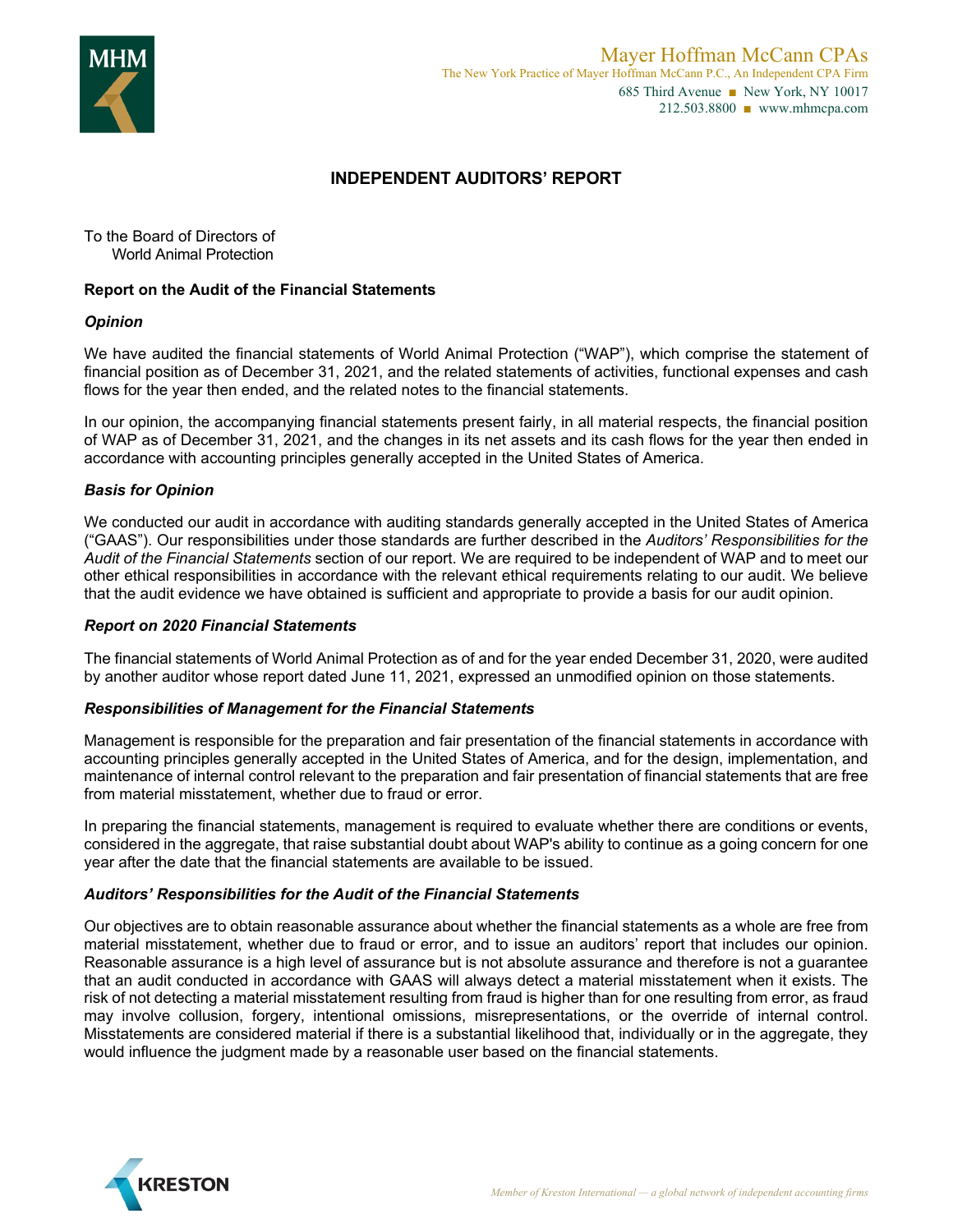In performing an audit in accordance with GAAS, we:

- Exercise professional judgment and maintain professional skepticism throughout the audit.
- Identify and assess the risks of material misstatement of the financial statements, whether due to fraud or error, and design and perform audit procedures responsive to those risks. Such procedures include examining, on a test basis, evidence regarding the amounts and disclosures in the financial statements.
- Obtain an understanding of internal control relevant to the audit in order to design audit procedures that are appropriate in the circumstances, but not for the purpose of expressing an opinion on the effectiveness of WAP's internal control. Accordingly, no such opinion is expressed.
- Evaluate the appropriateness of accounting policies used and the reasonableness of significant accounting estimates made by management, as well as evaluate the overall presentation of the financial statements.
- Conclude whether, in our judgment, there are conditions or events, considered in the aggregate, that raise substantial doubt about WAP's ability to continue as a going concern for a reasonable period of time.

We are required to communicate with those charged with governance regarding, among other matters, the planned scope and timing of the audit, significant audit findings, and certain internal control related matters that we identified during the audit.

Mayer Hoffman McCann CPAs

New York, NY May 16, 2022

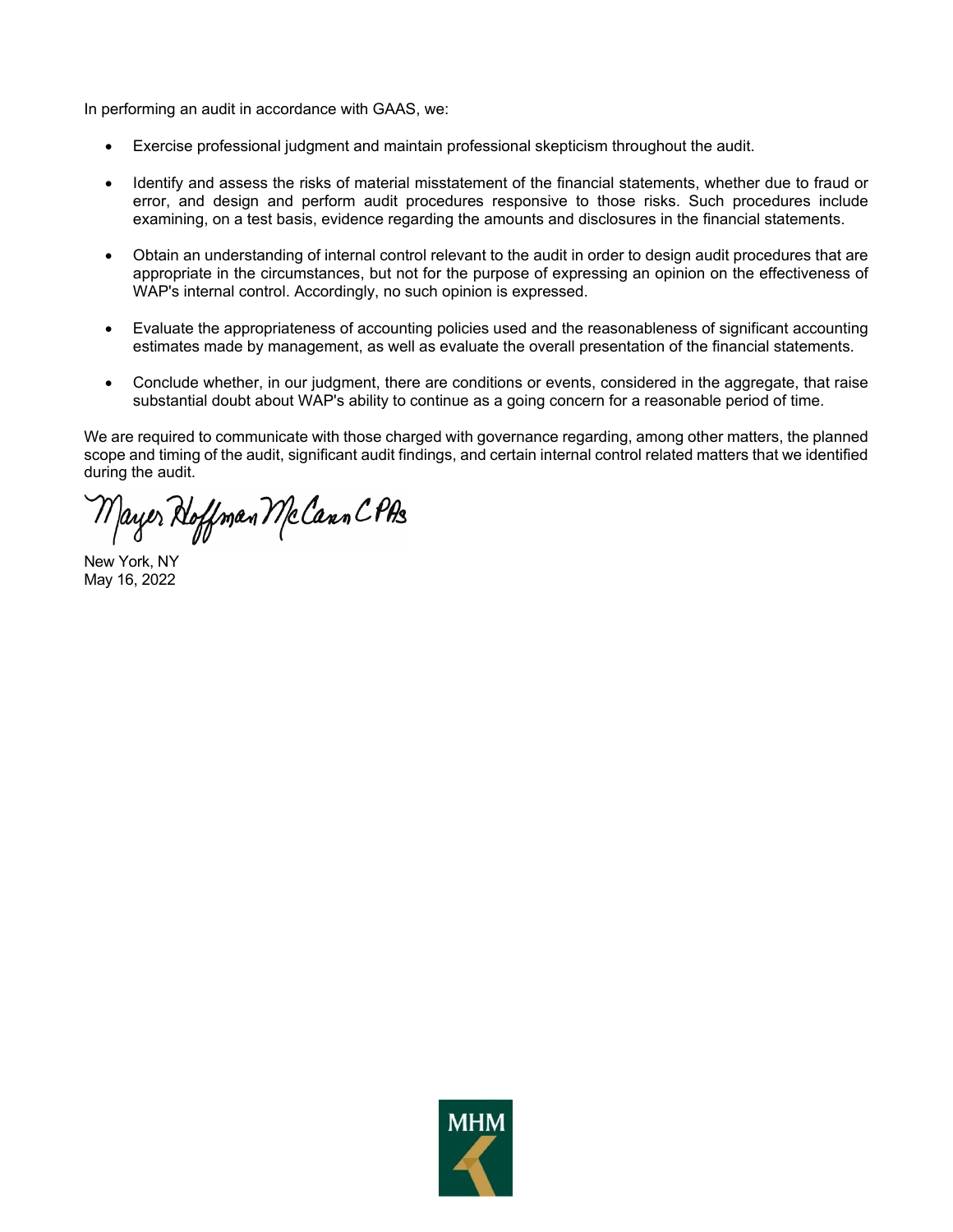# **WORLD ANIMAL PROTECTION STATEMENTS OF FINANCIAL POSITION AS OF DECEMBER 31, 2021 AND 2020**

|                                                   | 2021            | 2020            |
|---------------------------------------------------|-----------------|-----------------|
| <b>ASSETS</b>                                     |                 |                 |
| Cash and cash equivalents (Notes 2C and 13)       | \$<br>3,470,404 | \$<br>3,231,184 |
| Contributions receivable (Note 2D)                |                 | 122,401         |
| Investments (Notes 2G and 4)                      | 2,124,548       | 1,822,059       |
| Prepaid expenses and other assets                 | 317,159         | 161,199         |
| Due from related party (Note 11)                  | 156,232         | 359,992         |
| Property and equipment, net (Notes 2F and 5)      | 12,400          |                 |
| <b>TOTAL ASSETS</b>                               | \$<br>6,080,743 | \$<br>5,696,835 |
| <b>LIABILITIES</b>                                |                 |                 |
| Accounts payable and accrued expenses             | \$<br>146,657   | \$<br>212,206   |
| Paycheck Protection Program Loan Payable (Note 6) |                 | 442,877         |
| Other liabilities (Note 2I)                       | 174,040         | 151,311         |
| <b>TOTAL LIABILITIES</b>                          | 320,697         | 806,394         |
| <b>COMMITMENTS AND CONTINGENCIES (Note 7)</b>     |                 |                 |
| <b>NET ASSETS (Notes 2B and 8)</b>                |                 |                 |
| Without donor restrictions                        | 4,476,529       | 2,963,426       |
| With donor restrictions (Notes 8 and 9)           | 1,283,517       | 1,927,015       |
| <b>TOTAL NET ASSETS</b>                           | 5,760,046       | 4,890,441       |
| TOTAL LIABILITIES AND NET ASSETS                  | \$<br>6,080,743 | \$<br>5,696,835 |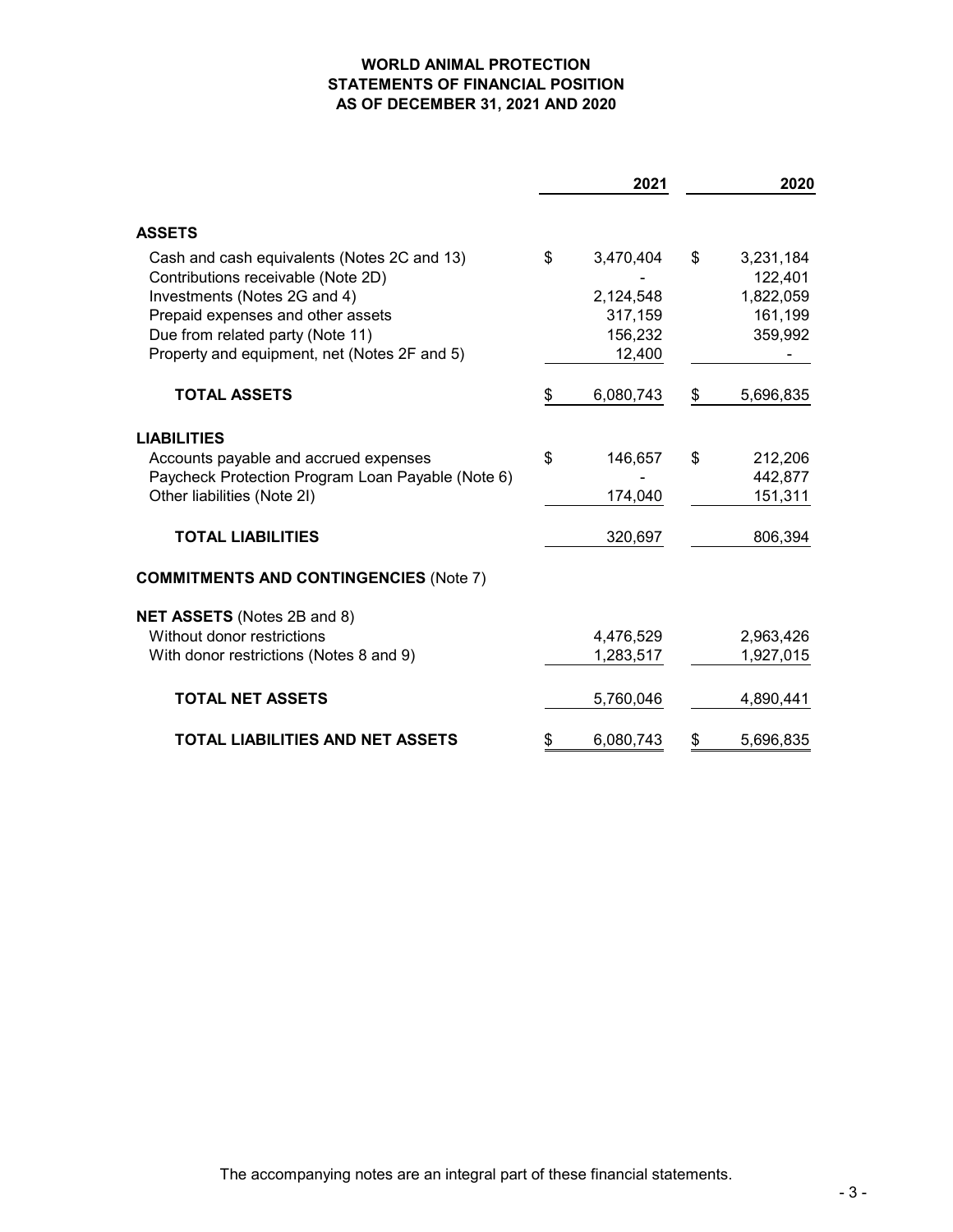#### **WORLD ANIMAL PROTECTION STATEMENTS OF ACTIVITIESFOR THE YEARS ENDED DECEMBER 31, 2021 AND 2020**

|                                                        | Year Ended December 31, 2021 |                      |    | Year Ended December 31, 2020 |              |                      |                     |                   |                     |    |              |
|--------------------------------------------------------|------------------------------|----------------------|----|------------------------------|--------------|----------------------|---------------------|-------------------|---------------------|----|--------------|
|                                                        |                              | <b>Without Donor</b> |    | <b>With Donor</b>            |              | <b>Without Donor</b> |                     | <b>With Donor</b> |                     |    |              |
|                                                        |                              | <b>Restrictions</b>  |    | <b>Restrictions</b>          | <b>Total</b> |                      | <b>Restrictions</b> |                   | <b>Restrictions</b> |    | <b>Total</b> |
| <b>OPERATING SUPPORT AND REVENUE:</b>                  |                              |                      |    |                              |              |                      |                     |                   |                     |    |              |
| Contributions:                                         |                              |                      |    |                              |              |                      |                     |                   |                     |    |              |
| Contributions - general support                        | \$                           | 2,681,853            | \$ | 36,200                       | \$2,718,053  | \$                   | 2,820,476           | \$                | 977,394             | \$ | 3,797,870    |
| Contributions - bequests and trusts (Note 2E)          |                              | 1,677,116            |    |                              | 1,677,116    |                      | 1,592,257           |                   | 25,000              |    | 1,617,257    |
| Contributions - donations in-kind from Parent          |                              |                      |    |                              |              |                      | 25,888              |                   |                     |    | 25,888       |
| Interests and dividends (Notes 2G and 4)               |                              | 36,836               |    | 925                          | 37,761       |                      | 35,509              |                   | 1,018               |    | 36,527       |
| Other income                                           |                              |                      |    |                              |              |                      | 108                 |                   |                     |    | 108          |
| Net assets released from restrictions (Notes 2B and 8) |                              | 691,964              |    | (691, 964)                   |              |                      | 141,400             |                   | (141, 400)          |    | $\sim$       |
| <b>TOTAL OPERATING SUPPORT AND REVENUE</b>             |                              | 5,087,769            |    | (654, 839)                   | 4,432,930    |                      | 4,615,638           |                   | 862,012             |    | 5,477,650    |
| <b>EXPENSES: (Note 2J)</b>                             |                              |                      |    |                              |              |                      |                     |                   |                     |    |              |
| Program services:                                      |                              |                      |    |                              |              |                      |                     |                   |                     |    |              |
| Animal protection and humane education                 |                              | 3,007,451            |    |                              | 3,007,451    |                      | 4,001,040           |                   |                     |    | 4,001,040    |
| Total program services                                 |                              | 3,007,451            |    |                              | 3,007,451    |                      | 4,001,040           |                   |                     |    | 4,001,040    |
| Supporting services:                                   |                              |                      |    |                              |              |                      |                     |                   |                     |    |              |
| Management and general                                 |                              | 283,454              |    |                              | 283,454      |                      | 331,055             |                   |                     |    | 331,055      |
| Fundraising                                            |                              | 1,014,322            |    |                              | 1,014,322    |                      | 883,030             |                   |                     |    | 883,030      |
| Total supporting services                              |                              | 1,297,776            |    | $\sim$                       | 1,297,776    |                      | 1,214,085           |                   |                     |    | 1,214,085    |
| <b>TOTAL EXPENSES</b>                                  |                              | 4,305,227            |    |                              | 4,305,227    |                      | 5,215,125           |                   |                     |    | 5,215,125    |
| <b>CHANGE IN NET ASSETS FROM OPERATIONS</b>            |                              | 782,542              |    | (654, 839)                   | 127,703      |                      | (599, 487)          |                   | 862,012             |    | 262,525      |
| <b>NON-OPERATING REVENUE:</b>                          |                              |                      |    |                              |              |                      |                     |                   |                     |    |              |
| Investment activity (Note 4)                           |                              | 280,281              |    | 11,341                       | 291,622      |                      | 239,599             |                   | 11,573              |    | 251,172      |
| Other income                                           |                              | 7,403                |    |                              | 7,403        |                      | 27,379              |                   | $\overline{a}$      |    | 27,379       |
| PPP Loan Forgiveness Income (Note 6)                   |                              | 442,877              |    |                              | 442,877      |                      |                     |                   |                     |    |              |
| <b>TOTAL NON-OPERATING REVENUE</b>                     |                              | 730,561              |    | 11,341                       | 741,902      |                      | 266,978             |                   | 11,573              |    | 278,551      |
| <b>CHANGE IN NET ASSETS</b>                            |                              | 1,513,103            |    | (643, 498)                   | 869,605      |                      | (332, 509)          |                   | 873,585             |    | 541,076      |
| Net assets - beginning of year                         |                              | 2,963,426            |    | 1,927,015                    | 4,890,441    |                      | 3,295,935           |                   | 1,053,430           |    | 4,349,365    |
| <b>NET ASSETS - END OF YEAR</b>                        | \$                           | 4,476,529            |    | 1,283,517                    | \$5,760,046  |                      | 2,963,426           | \$                | 1,927,015           | \$ | 4,890,441    |

The accompanying notes are an integral part of these financial statements.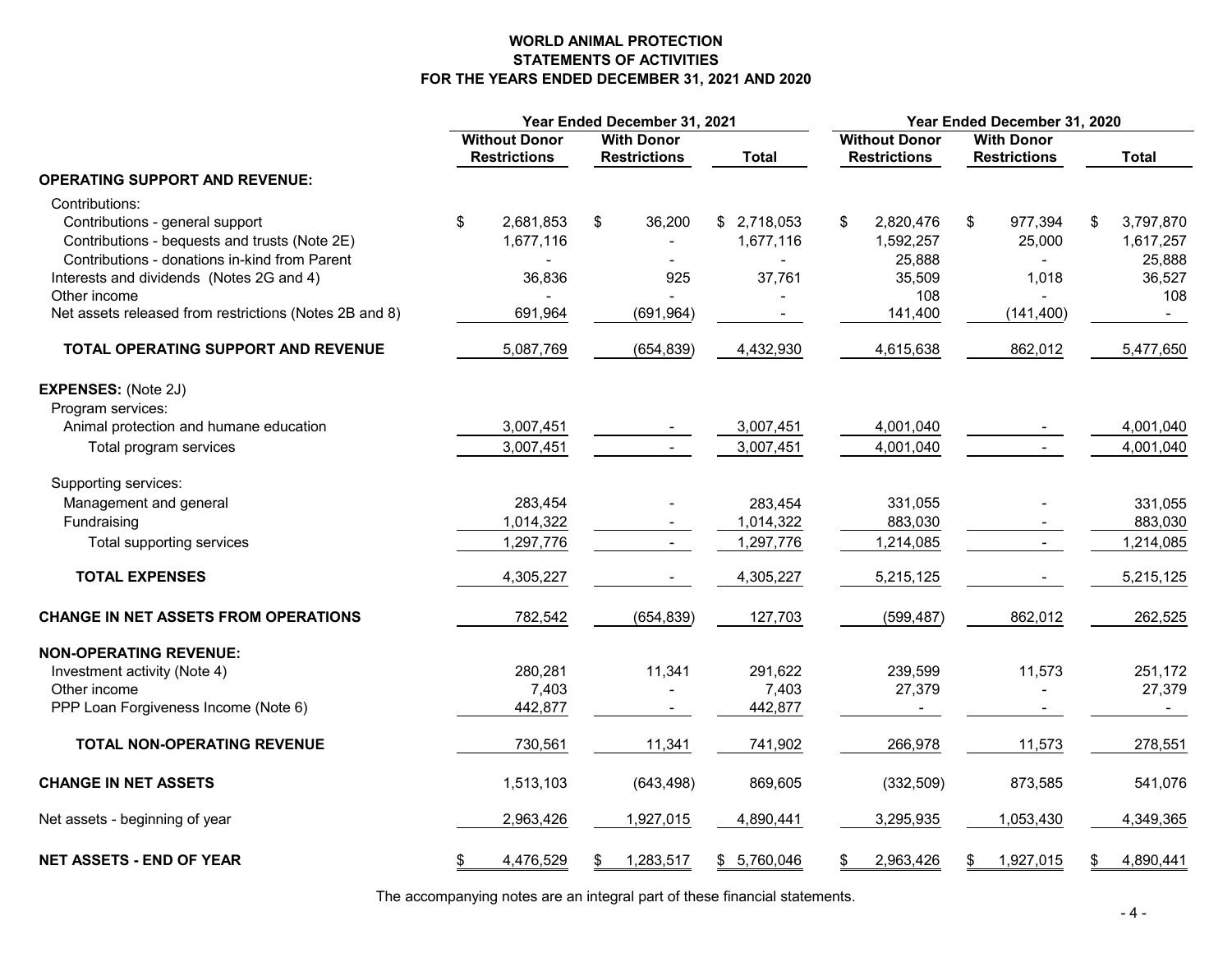# **WORLD ANIMAL PROTECTIONSTATEMENT OF FUNCTIONAL EXPENSESFOR THE YEAR ENDED DECEMBER 31, 2021 (With Comparative Totals for the Year Ended December 31, 2020**

|                                                                  | <b>Program Services</b>                          |    | <b>Supporting Services</b>       |                          |    |                                                      |    |                     |    |                      |
|------------------------------------------------------------------|--------------------------------------------------|----|----------------------------------|--------------------------|----|------------------------------------------------------|----|---------------------|----|----------------------|
|                                                                  | <b>Animal Protection</b><br>and Humane Education |    | <b>Management</b><br>and General | <b>Fundraising</b>       |    | <b>Total</b><br><b>Supporting</b><br><b>Services</b> |    | 2021 Total          |    | 2020 Total           |
| <b>Salaries</b><br>Payroll taxes and employee benefits (Note 12) | \$<br>1,099,364<br>273,312                       | \$ | 103,323<br>33,512                | 256,088<br>\$.<br>78,787 | \$ | 359,411<br>112,299                                   | \$ | 458,775,<br>385,611 | \$ | 1,499,088<br>428,357 |
| <b>Total Salaries and Related Costs</b>                          | 1,372,676                                        |    | 136,835                          | 334,875                  |    | 471,710                                              |    | 844,386,ا           |    | 1,927,445            |
| Grants (Notes 2M and 11)                                         | 361,393                                          |    |                                  |                          |    |                                                      |    | 361,393             |    | 1,002,500            |
| <b>Education and awareness</b>                                   | 375,876                                          |    | 162                              | 181,744                  |    | 181,906                                              |    | 557,782             |    | 603,846              |
| Occupancy                                                        | 218,466                                          |    | 42,389                           | 65,214                   |    | 107,603                                              |    | 326,069             |    | 310,165              |
| Professional services                                            | 331,555                                          |    | 85,895                           | 132,607                  |    | 218,502                                              |    | 550,057             |    | 628,149              |
| Printing                                                         | 122,618                                          |    | 472                              | 112,114                  |    | 112,586                                              |    | 235,204             |    | 247,301              |
| Information and communications technologies                      | 132,160                                          |    | 3,997                            | 71,491                   |    | 75,488                                               |    | 207,648             |    | 236,530              |
| Travel                                                           | 27,410                                           |    | 4,583                            | 10,157                   |    | 14,740                                               |    | 42,150              |    | 35,702               |
| Depreciation (Note 5)                                            | 31                                               |    | 5                                |                          |    | 14                                                   |    | 45                  |    | 10,702               |
| Other                                                            | 65,266                                           |    | 9,116                            | 106,111                  |    | 115,227                                              |    | 180,493             |    | 212,785              |
| <b>TOTAL EXPENSES</b>                                            | 3,007,451                                        | S. | 283,454                          | \$1,014,322              |    | 1,297,776                                            | S. | 4,305,227           | S. | 5,215,125            |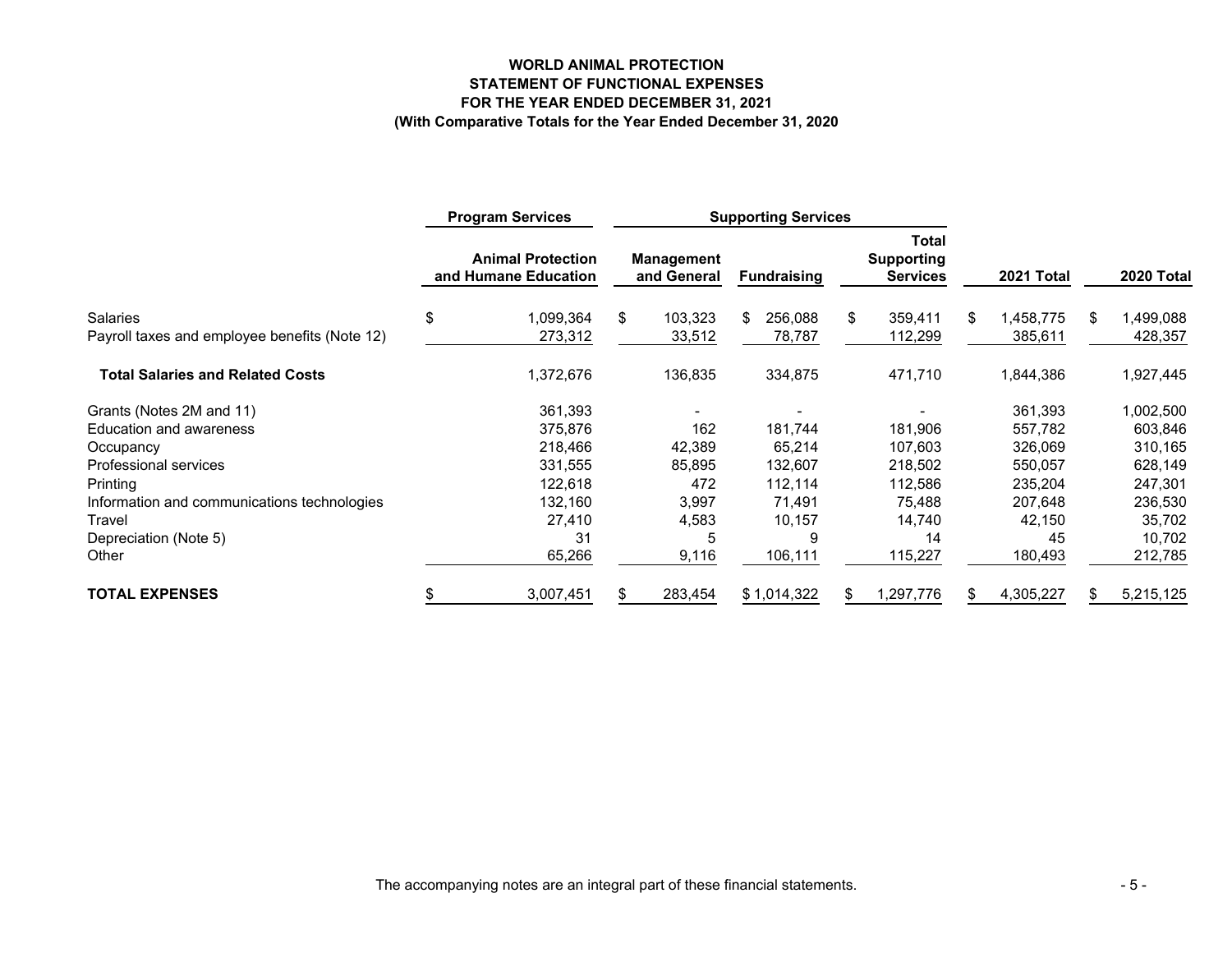# **WORLD ANIMAL PROTECTION STATEMENT OF FUNCTIONAL EXPENSES FOR THE YEAR ENDED DECEMBER 31, 2020**

|                                                                  | <b>Program Services</b> |                                                  | <b>Supporting Services</b>       |     |                    |    |                                               |     |                      |
|------------------------------------------------------------------|-------------------------|--------------------------------------------------|----------------------------------|-----|--------------------|----|-----------------------------------------------|-----|----------------------|
|                                                                  |                         | <b>Animal Protection</b><br>and Humane Education | <b>Management</b><br>and General |     | <b>Fundraising</b> |    | Total<br><b>Supporting</b><br><b>Services</b> |     | 2020 Total           |
| <b>Salaries</b><br>Payroll taxes and employee benefits (Note 12) | \$                      | 1,157,969<br>310,866                             | \$<br>84,624<br>37,872           | \$. | 256,495<br>79,619  | \$ | 341,119<br>117,491                            | \$  | 1,499,088<br>428,357 |
| <b>Total Salaries and Related Costs</b>                          |                         | 1,468,835                                        | 122,496                          |     | 336,114            |    | 458,610                                       |     | 1,927,445            |
| Grants (Notes 2M and 11)                                         |                         | 1,002,500                                        |                                  |     |                    |    |                                               |     | 1,002,500            |
| <b>Education and awareness</b>                                   |                         | 460,501                                          | 216                              |     | 143,129            |    | 143,345                                       |     | 603,846              |
| Occupancy                                                        |                         | 232,383                                          | 28,207                           |     | 49,575             |    | 77,782                                        |     | 310,165              |
| Professional services                                            |                         | 418,469                                          | 90,584                           |     | 119,096            |    | 209,680                                       |     | 628,149              |
| Printing                                                         |                         | 152,054                                          | 457                              |     | 94,790             |    | 95,247                                        |     | 247,301              |
| Information and communications technologies                      |                         | 178,176                                          | 2,985                            |     | 55,369             |    | 58,354                                        |     | 236,530              |
| Travel                                                           |                         | 28,885                                           | 1,286                            |     | 5,531              |    | 6,817                                         |     | 35,702               |
| Depreciation (Note 5)                                            |                         | 8,027                                            | 963                              |     | 1,712              |    | 2,675                                         |     | 10,702               |
| Other                                                            |                         | 51,210                                           | 83,861                           |     | 77,714             |    | 161,575                                       |     | 212,785              |
| <b>TOTAL EXPENSES</b>                                            |                         | 4,001,040                                        | 331,055                          | SS. | 883,030            |    | 1,214,085                                     | SS. | 5,215,125            |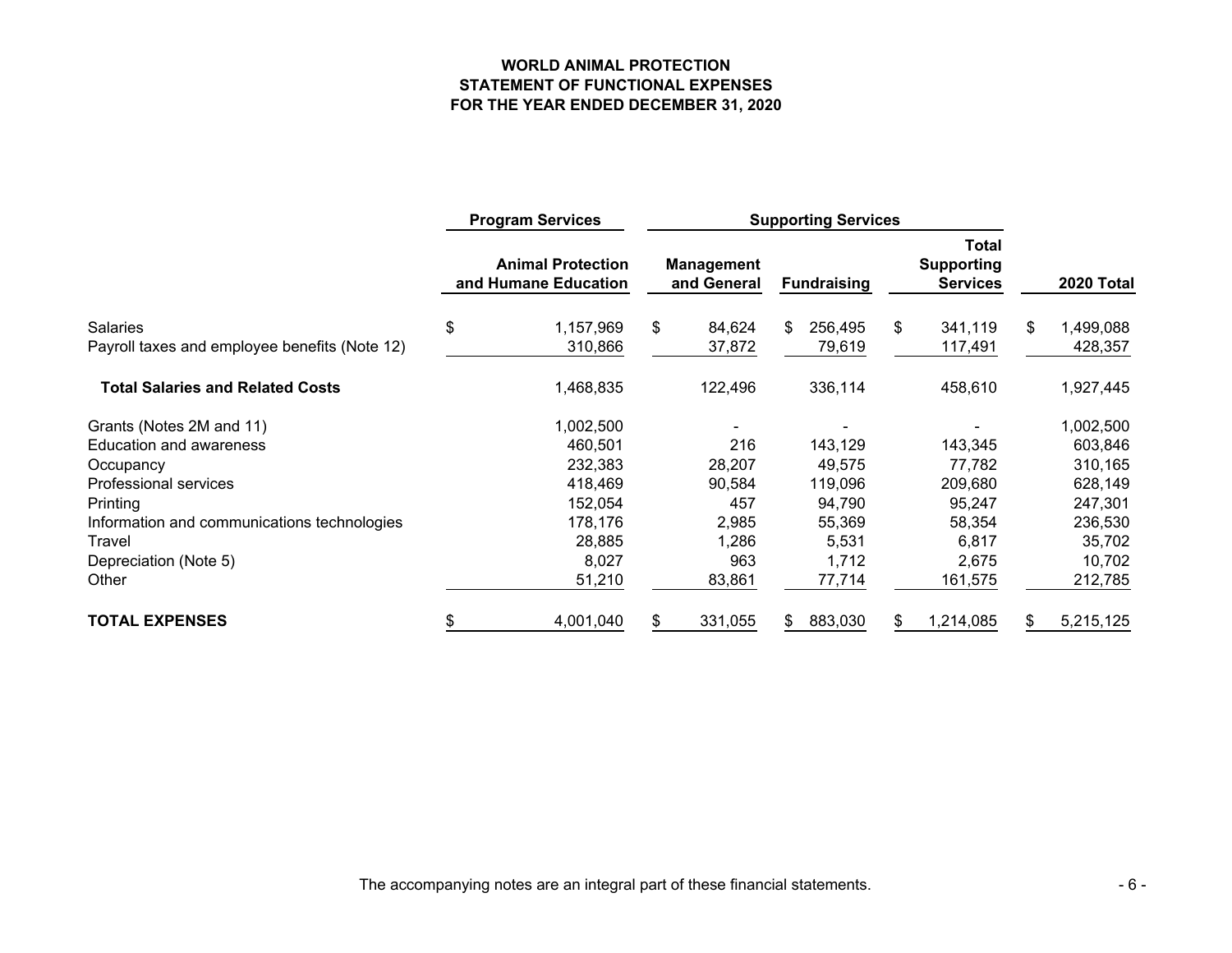# **WORLD ANIMAL PROTECTION STATEMENTS OF CASH FLOWS FOR THE YEARS ENDED DECEMBER 31, 2021 AND 2020**

|                                                                                         | 2021 |            | 2020 |             |  |
|-----------------------------------------------------------------------------------------|------|------------|------|-------------|--|
| <b>CASH FLOWS FROM OPERATING ACTIVITIES:</b>                                            |      |            |      |             |  |
| Change in net assets                                                                    | \$   | 869,605    | \$   | 541,076     |  |
| Adjustments to reconcile change in net assets to                                        |      |            |      |             |  |
| net cash provided by operating activities:                                              |      |            |      |             |  |
| Depreciation                                                                            |      | 45         |      | 10,702      |  |
| Net appreciation in investments                                                         |      | (291, 954) |      | (253, 828)  |  |
| Change in assets and liabilities:                                                       |      |            |      |             |  |
| Contributions receivable                                                                |      | 122,401    |      | 1,246,973   |  |
| Prepaid expenses and other assets                                                       |      | (155,960)  |      | 181,185     |  |
| Due from related party                                                                  |      | 203,760    |      | (359, 992)  |  |
| Accounts payable and accrued expenses                                                   |      | (65, 549)  |      | (71, 620)   |  |
| Due to related parties                                                                  |      |            |      | (1,012,939) |  |
| PPP loan forgiveness                                                                    |      | (442, 877) |      |             |  |
| <b>Other liabilities</b>                                                                |      | 22,729     |      | 98,882      |  |
| <b>Net Cash Provided by Operating Activities</b>                                        |      | 262,200    |      | 380,439     |  |
| <b>CASH FLOWS FROM INVESTING ACTIVITIES:</b>                                            |      |            |      |             |  |
| Purchase of fixed assets                                                                |      | (12, 445)  |      |             |  |
| Purchase of investments                                                                 |      | (37, 761)  |      | (37, 227)   |  |
| Proceeds from sales of investments                                                      |      | 27,226     |      | 5,351       |  |
| <b>Net Cash Used in Investing Activities</b>                                            |      | (22,980)   |      | (31, 876)   |  |
| <b>CASH FLOWS FROM FINANCING ACTIVITIES:</b>                                            |      |            |      |             |  |
| Proceeds from PPP loan                                                                  |      |            |      | 442,877     |  |
| <b>Net Cash Provided by Financing Activities</b>                                        |      |            |      | 442,877     |  |
| <b>NET INCREASE IN CASH AND CASH EQUIVALENTS</b>                                        |      | 239,220    |      | 791,440     |  |
| Cash and cash equivalents - beginning of year                                           |      | 3,231,184  |      | 2,439,744   |  |
| <b>CASH AND CASH EQUIVALENTS - END OF YEAR</b>                                          | \$   | 3,470,404  | \$   | 3,231,184   |  |
| <b>Supplemental Disclosure of Cash Flow Information:</b><br>Noncash Financing Activity: |      |            |      |             |  |
| PPP loan forgiveness                                                                    | \$   | 442,877    | \$   |             |  |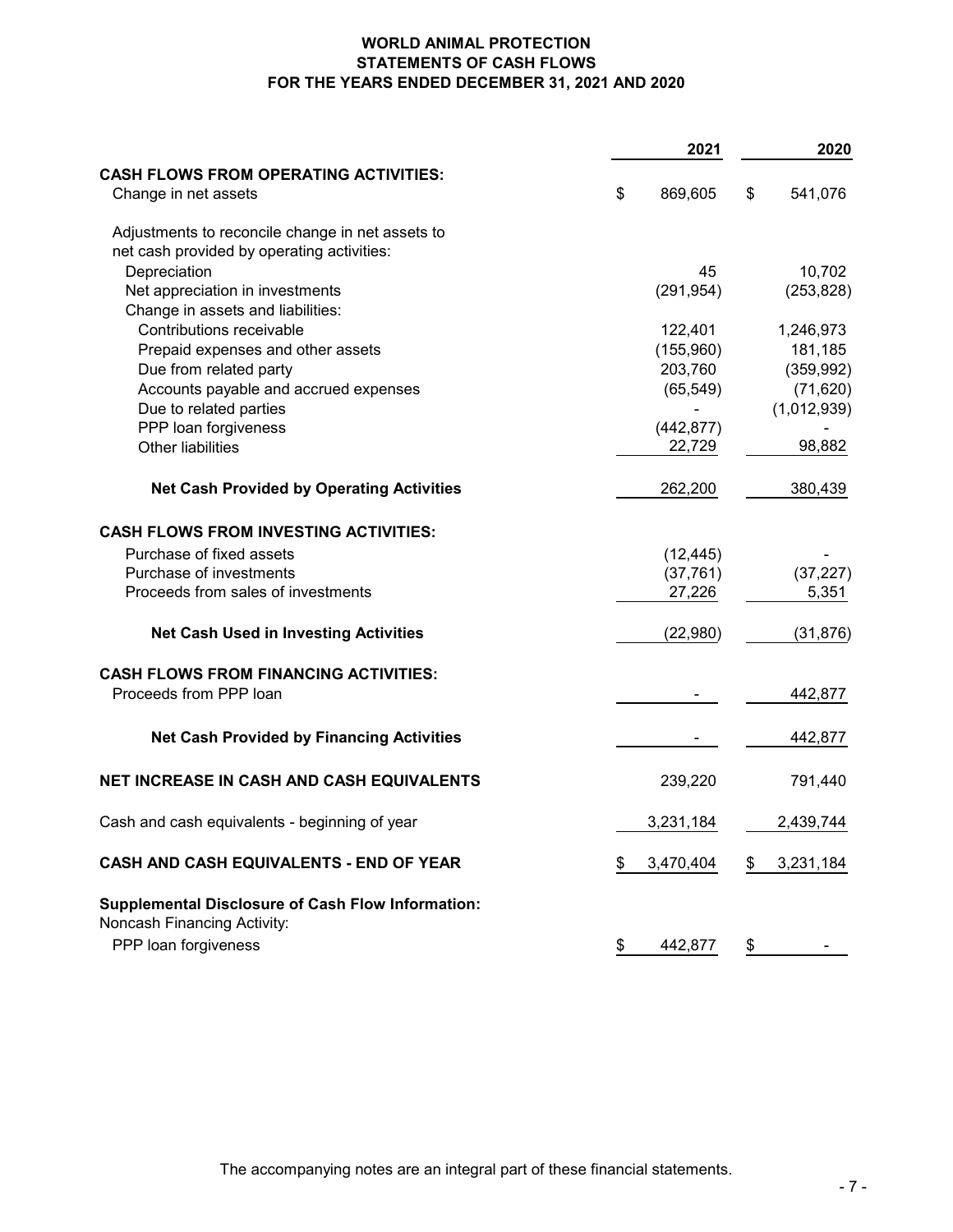# **NOTE 1—DESCRIPTION OF THE ORGANIZATION**

World Animal Protection is a District of Columbia nonprofit corporation formed in 1980. World Animal Protection is classified as a public charity by the Internal Revenue Service; therefore, it is exempt from federal income taxes under Section 501(c)(3) of the United States Internal Revenue Code as well as state and local taxes. World Animal Protection is authorized to do business in several states.

World Animal Protection in the United States is a subsidiary of World Animal Protection in the United Kingdom (the "Parent"), and is affiliated with twelve other World Animal Protection organizations located around the world (the "Global Organization"). The Parent is the sole member of World Animal Protection and has the right to vote pursuant to the by-laws of World Animal Protection. The Global Organization is one of the largest animal protection organizations in the world. Its vision is a world where animals live free from cruelty and suffering. Its mission is to move the world to protect animals.

World Animal Protection is the global voice for animal welfare, with more than 70 years' experience in campaigning, and is respected across the world for its knowledge and expertise. They have the influence to be heard by the highest levels of government and the local presence to galvanize widespread popular support.

World Animal Protection has offices in 12 countries and works in more than 50 countries. They collaborate with local communities, non-government organizations, and governments to change animals' lives passionately, responsibly, and sustainably for the better. They also act for animals at a global level, using their United Nations consultative status to give them a voice and put animal welfare on the global agenda so they can demonstrate that what's good for animals is good for the world.

World Animal Protection's U.S. mission is to promote and further the Global Organization's vision and vision in the United States by lobbying and advocating for change, educating and mobilizing the public, and catalyzing sustainable solutions that improve the lives of animals in the United States and on a global scale.

World Animal Protection's U.S. programs include Wildlife Not Entertainers, which moves the wildlife tourism industry away from cruel forms of entertainment; Wildlife Not Pets, which encourages owners and retailers to reduce the cruelty and captivity of wildlife being used as pets; and No Future for Factory Farming, which advocates for welfare reform with companies using farmed animals in their supply chains and pushes consumers and business to adopt more plant-based foods.

World Animal Protection believes that together, we're changing the way the world works to end animal cruelty and suffering. Forever.

# **NOTE 2—SUMMARY OF SIGNIFICANT ACCOUNTING POLICIES**

- A. *Basis of Presentation* World Animal Protection's financial statements have been prepared on the accrual basis of accounting. World Animal Protection adheres to accounting principles generally accepted in the United States of America ("U.S. GAAP").
- B. *Net Asset Presentation* World Animal Protection's net assets and revenues, gains, and losses are classified based on the existence or absence of donor-imposed restrictions. Accordingly, the net assets of World Animal Protection and changes therein are classified and reported as follows:
	- Without donor restrictions Net assets that are not subject to donor-imposed stipulations.
	- With donor restrictions Net assets subject to donor-imposed stipulations, including stipulations that will be met either by actions of World Animal Protection or the passage of time, stipulations that they be maintained permanently by World Animal Protection, and unappropriated endowment earnings.
- C. *Cash and Cash Equivalents* World Animal Protection's cash consists of cash on deposit with banks. Cash equivalents represent money market funds or short-term investments with original maturities of three months or less when acquired, except for those amounts that are held in the investment portfolio which are considered to be invested for long-term purposes.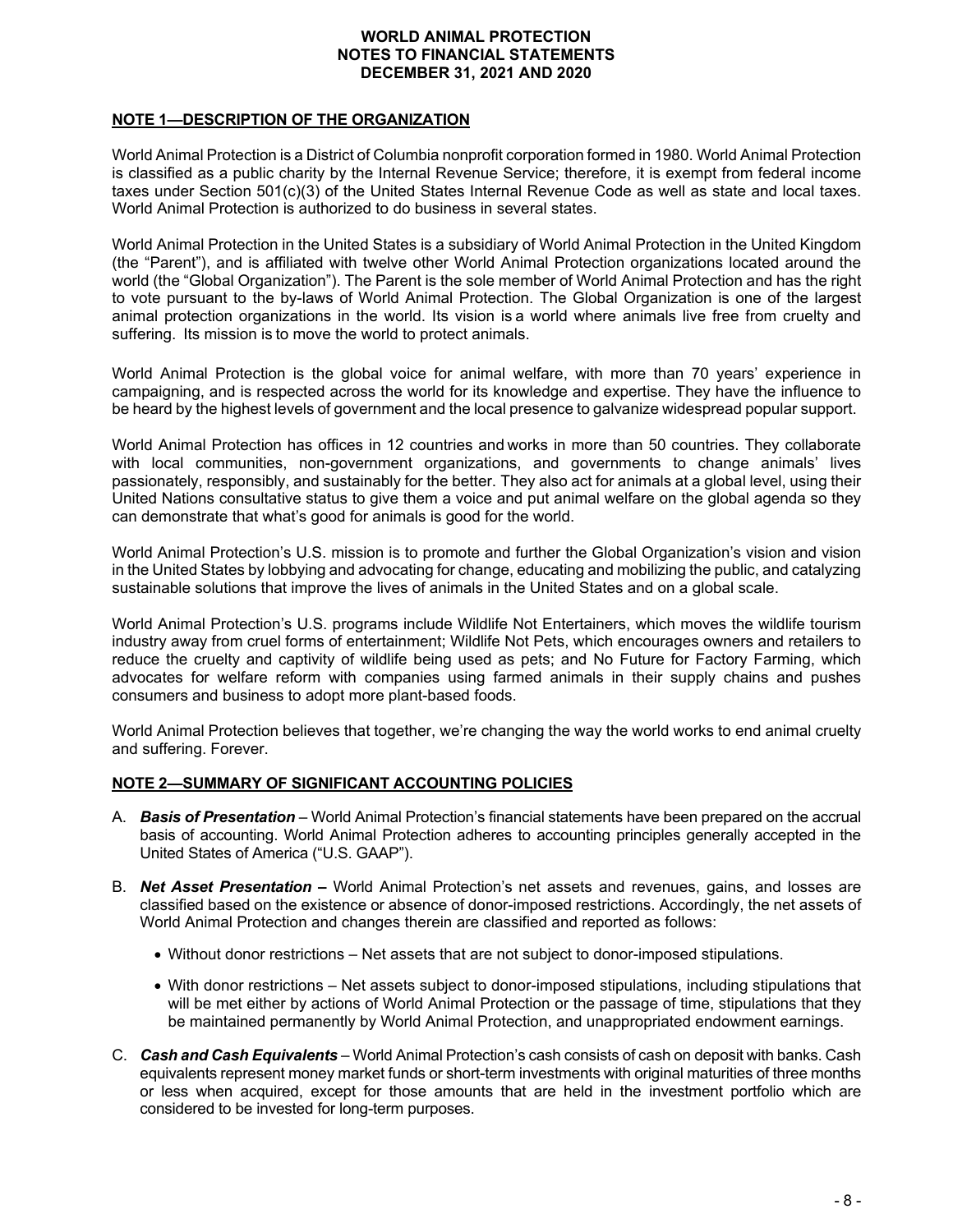## **NOTE 2—SUMMARY OF SIGNIFICANT ACCOUNTING POLICIES (Continued)**

- D. *Contributions Receivable*  Unconditional promises to give that are expected to be collected within one year are recorded at net realizable value. Unconditional promises to give that are expected to be collected in future years are recorded at the present value of their estimated future cash flows. The discounts on those amounts are computed using risk-adjusted interest rates applicable to the years in which the promises are received. Amortization of the discounts is included in contribution revenue. Conditional contributions including grants and pledges are nonexchange transactions and accounted for under Financial Accounting Standards Board ("FASB") Accounting Standards Update ("ASU") 2018-08. Conditional contributions, grants and pledges are recognized as revenue when barriers within the contracts are overcome, and there is no right of return. World Animal Protection did not receive advances from governmental or other sources as of December 31, 2021 and 2020. World Animal Protection determined that no allowance was necessary as of December 31, 2021 and 2020 for contributions receivable.
- E. *Bequests and Other*  Unconditional bequests (donations received under terms of a will) are reported as revenues when notification of the bequest is received, and the amount is reasonably determinable, and the probate court declares the will valid.
- F. *Property and Equipment* Property and equipment is stated at cost less accumulated depreciation. These amounts do not purport to represent replacement or realizable values. Depreciation is calculated using the straight-line method over the lesser of the estimated useful lives of the assets or the lease term. World Animal Protection capitalizes property and equipment with a cost of \$5,000 or more and a useful life of greater than one year. Management periodically evaluates whether events or circumstances have occurred indicating that the carrying amount of long-lived assets may not be recovered.
- G. *Investments and Fair Value Measurements* Investments are reported at fair value based upon quoted market value. Securities transactions are recorded on a trade-date basis. Realized gains and losses on sales of investments are determined on a specific identification basis and are included in investment activity in the statements of activities along with unrealized gains and losses, interest income and management and custodial fees. Interest income is recognized when earned and dividends are recorded on the ex-dividend date.

Fair value measurements are based on the price that would be received to sell an asset or paid to transfer a liability in an orderly transaction between market participants at the measurement date. In order to increase consistency and comparability in fair value measurements, a fair value hierarchy prioritizes observable and unobservable inputs used to measure fair value into three levels, as described in Note 4.

- H. *Donated Goods and Services* From time to time, World Animal Protection received donated public service announcements, other advertising services and donated legal services. Such amounts, which are based upon information provided by third-party service providers, are recorded at their estimated fair value determined on the date of contribution and are reported as contributions in-kind and expense in the accompanying statements of activities and functional expenses, respectively. Several volunteers have made significant contributions of their time in furtherance of World Animal Protection's mission. These services were not reflected in the accompanying financial statements as they do not meet the necessary criteria for recognition under U.S. GAAP. For the years ended December 31, 2021 and 2020, World Animal Protection did not receive any donated goods and services.
- I. *Split Interest Agreements* World Animal Protection has entered into a number of charitable gift annuity ("CGA") agreements with its donors. Under the terms of these agreements, the donor contributes assets to World Animal Protection in exchange for a promise by World Animal Protection to pay a fixed amount for a specified period of time (usually the donor's lifetime) to the donor or to individuals or organizations designated by the donor.

At the inception of a CGA agreement, the excess of the fair value of assets received over the present value of annuity payments to be made to the donor or stated beneficiary is recognized as a charitable contribution. Subsequent changes to the present value of annuity payments are reported in the statements of activities.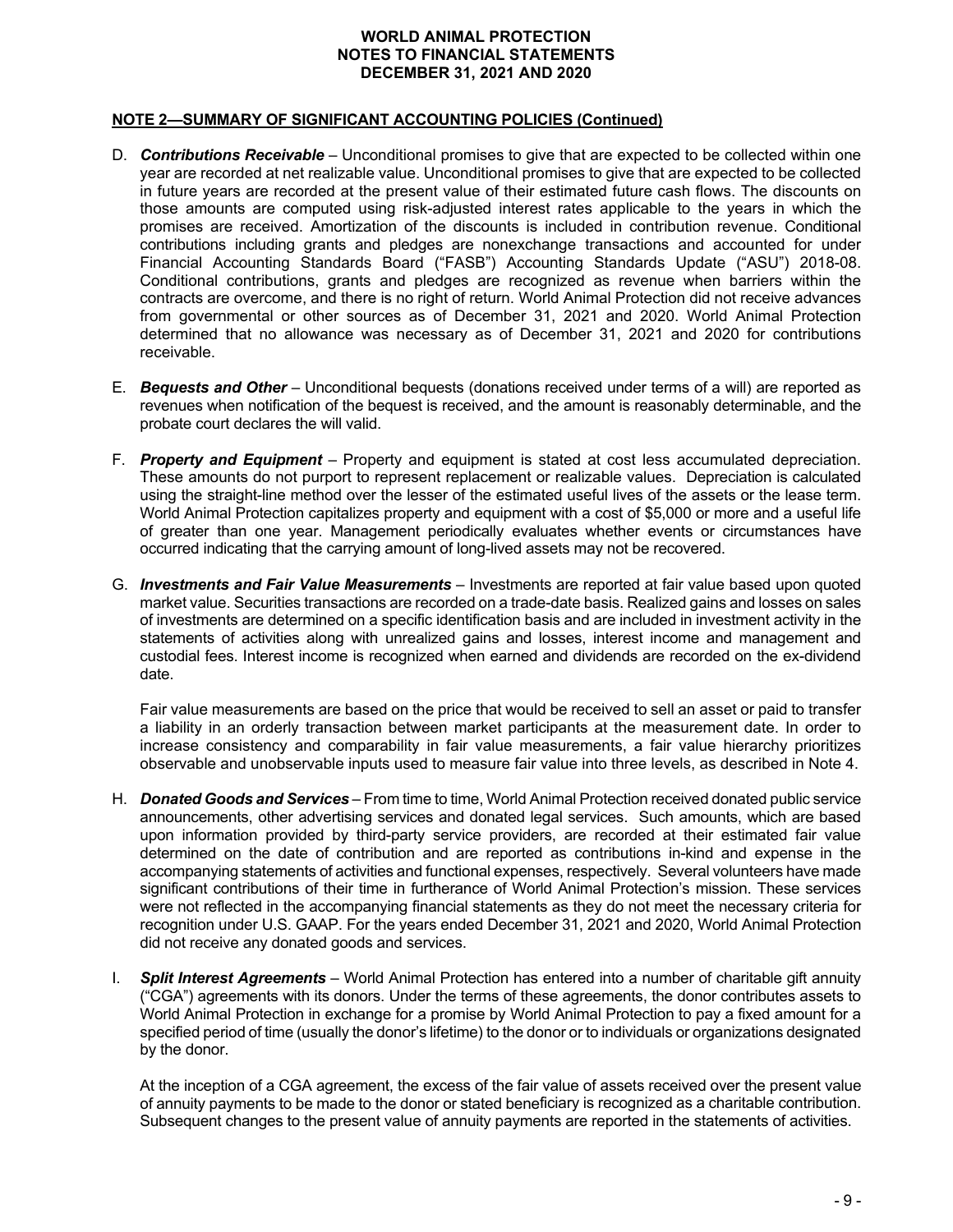## **NOTE 2—SUMMARY OF SIGNIFICANT ACCOUNTING POLICIES (Continued)**

The assets held for all charitable gift annuities are reported in investments on the statements of financial position and stated at fair value. Liabilities for the expected annuity payments are reported at the estimated present value of future cash outflows, based on appropriate discount rates and mortality tables, and are recorded in other liabilities in the statements of financial position. World Animal Protection invests the charitable gift annuities in accordance with their investment policy.

As of December 31, 2021 and 2020, the CGA's are valued, using the 2000CM mortality table, at approximately \$29,000 and \$31,000, respectively, and are reported in other liabilities.

J. *Functional Allocation of Expenses* – The costs of program and supporting services activities have been summarized on a functional basis in the statements of activities. The statements of functional expenses present the natural classification detail of expenses by function. Accordingly, certain costs have been allocated among the programs and supporting services benefited.

The financial statements report certain categories of expenses that are attributed to more than one program or supporting function. Therefore, expenses require allocation on a reasonable basis that is consistently applied. The expenses that are allocated include occupancy, depreciation, and amortization, as well as salaries and wages, benefits, payroll taxes, professional services, office expenses, information technology, insurance, and other, which are allocated based on applying an average of estimated staff time and effort to the overall staff headcount.

- K. *Use of Estimates* The preparation of financial statements in conformity with U.S. GAAP requires World Animal Protection to make estimates and assumptions that affect the reported amounts of assets and liabilities at the date of the financial statements and the reported amounts of revenues and expenses during the reporting period. Actual results could differ from those estimates, and those differences could be material.
- L. *Deferred Rent*  World Animal Protection records rent expense for operating leases with scheduled rent increases on a straight-line basis over the term of the lease with the difference between the expense and rental payments recorded as an increase or decrease to the deferred rent liability on the statements of financial position.
- M. *Due to/from Related Parties* Amounts reported as due to related parties, included in the accompanying statements of financial position, arise principally from the collaborative activities between World Animal Protection, the Parent located in the United Kingdom, and World Animal Protection global offices to further the global mission of the organization.

# **NOTE 3—LIQUIDITY AND AVAILABILITY**

World Animal Protection regularly monitors liquidity required to meet its operating needs and other contractual commitments, while also striving to maximize the investment of its available funds. World Animal Protection has various sources of liquidity at its disposal, including cash and cash equivalents, investments, and support of the Parent, as needed. World Animal Protection's financial position and financial activities are reviewed at formal, quarterly performance meetings attended by financial and senior staff of World Animal Protection and the Parent.

As of December 31, 2021 and 2020, financial assets available to meet general expenditures over the next 12 months were as follows:

|                                                  | 2021      |    | 2020      |
|--------------------------------------------------|-----------|----|-----------|
| Cash and cash equivalents                        | 3.470.404 | S. | 3.231.184 |
| Contributions receivable                         |           |    | 122.401   |
| Investments not encumbered by donor restrictions | 1,307,223 |    | 788.204   |
|                                                  | 4.777.627 |    | 4.141.789 |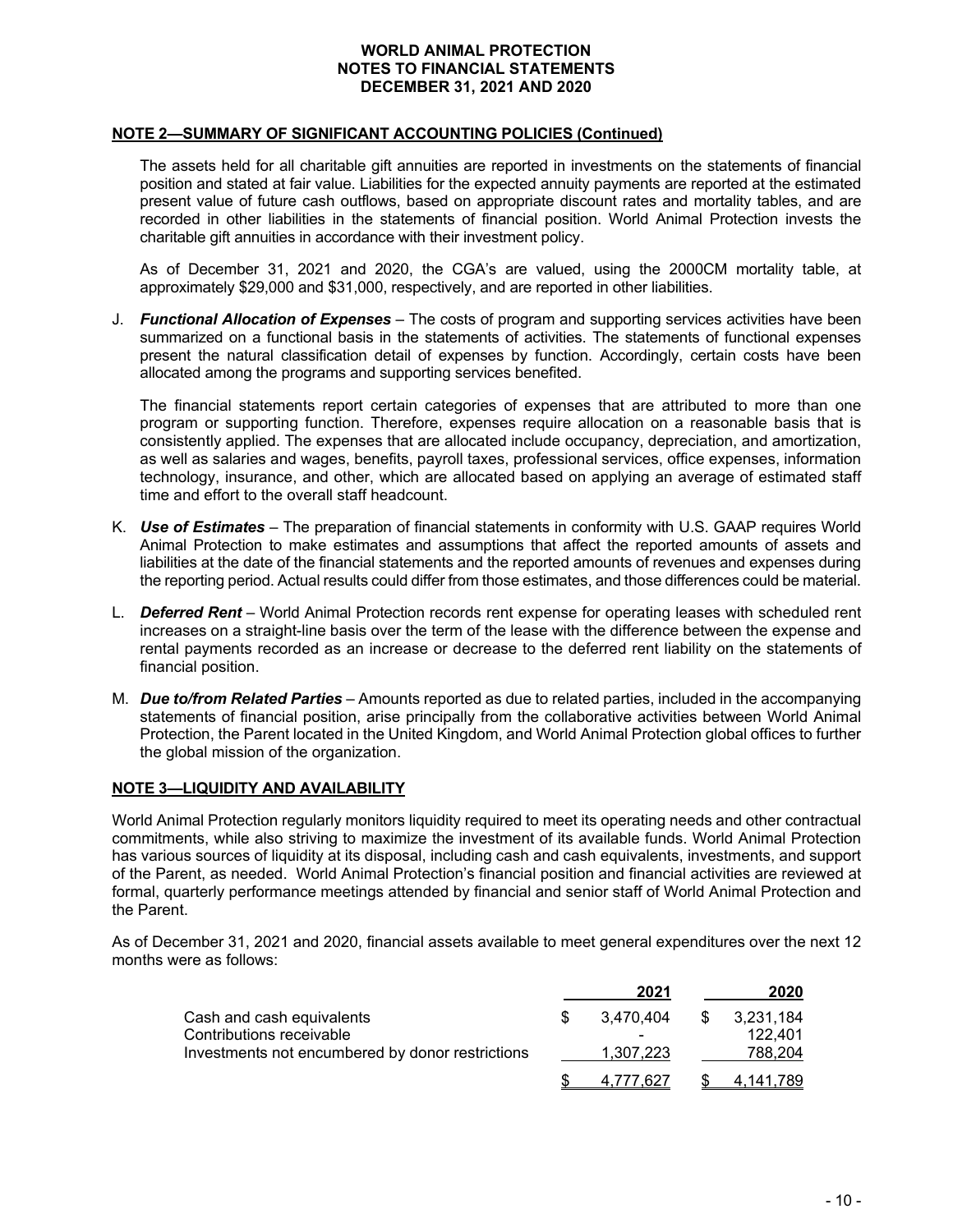## **NOTE 4—INVESTMENTS AND FAIR VALUE MEASUREMENTS**

Investments consisted of the following as of December 31:

|                                                   | 2021                      | 2020               |
|---------------------------------------------------|---------------------------|--------------------|
| <b>Equity Funds</b><br><b>Stock Indexed Funds</b> | \$<br>45.750<br>1.592.448 | 4.871<br>1,304,757 |
| <b>Bond Indexed Funds</b>                         | 486,350                   | 512,431            |
|                                                   | 2.124.548                 | 1.822.059          |

Investment activities consisted of the following for the years ended December 31:

|                                                                                                             |                                                 |     | 2021                                     |                                                 |
|-------------------------------------------------------------------------------------------------------------|-------------------------------------------------|-----|------------------------------------------|-------------------------------------------------|
|                                                                                                             | <b>Without Donor</b><br><b>Restrictions</b>     |     | <b>With Donor</b><br><b>Restrictions</b> | Total                                           |
| Interest and dividends<br>Realized gain on investments<br>Unrealized gain on investments<br>Investment fees | \$<br>36,836<br>40,382<br>240,231<br>(332)      | \$  | 925<br>11,341                            | \$<br>37,761<br>40,382<br>251,572<br>(332)      |
| Net investment income                                                                                       | \$<br>317,117                                   | \$. | 12,266                                   | \$<br>329,383                                   |
|                                                                                                             |                                                 |     | 2020                                     |                                                 |
|                                                                                                             | <b>Without Donor</b><br><b>Restrictions</b>     |     | <b>With Donor</b><br><b>Restrictions</b> | Total                                           |
|                                                                                                             |                                                 |     |                                          |                                                 |
| Interest and dividends<br>Realized loss on investments<br>Unrealized gain on investments<br>Investment fees | \$<br>35,509<br>(24, 596)<br>266,851<br>(2,656) | \$  | 1,018<br>11,573                          | \$<br>36,527<br>(24, 596)<br>278,424<br>(2,656) |

Financial assets measured at fair value on a recurring basis were classified as Level 1.

The fair value hierarchy defines three levels as follows:

Level 1 - Inputs to the valuation methodology are unadjusted quoted prices for identical assets or liabilities in active markets that World Animal Protection has the ability to access.

Level 2 - Inputs to the valuation methodology include: quoted prices for similar assets or liabilities in active markets; quoted prices for similar assets or liabilities in inactive markets; inputs other than quoted prices that are observable for the assets or liability; inputs that are derived principally from or corroborated by observable market data by correlation or other means.

Level 3 - Inputs to the valuation methodology are unobservable and significant to the fair value measurement.

# **NOTE 5—PROPERTY AND EQUIPMENT, NET**

Property and equipment consisted of the following at December 31:

|                                                          | 2021                  | 2020                  | <b>Estimated</b><br><b>Useful Lives</b> |
|----------------------------------------------------------|-----------------------|-----------------------|-----------------------------------------|
| Property and equipment<br>Less: accumulated depreciation | 391.840<br>(379, 440) | 379.395<br>(379, 395) | 3-5 Years                               |
| Property and equipment, net                              | 12.400                | -                     |                                         |

For the years ended December 31, 2021 and 2020, depreciation expense amounted to \$45 and \$10,702, respectively.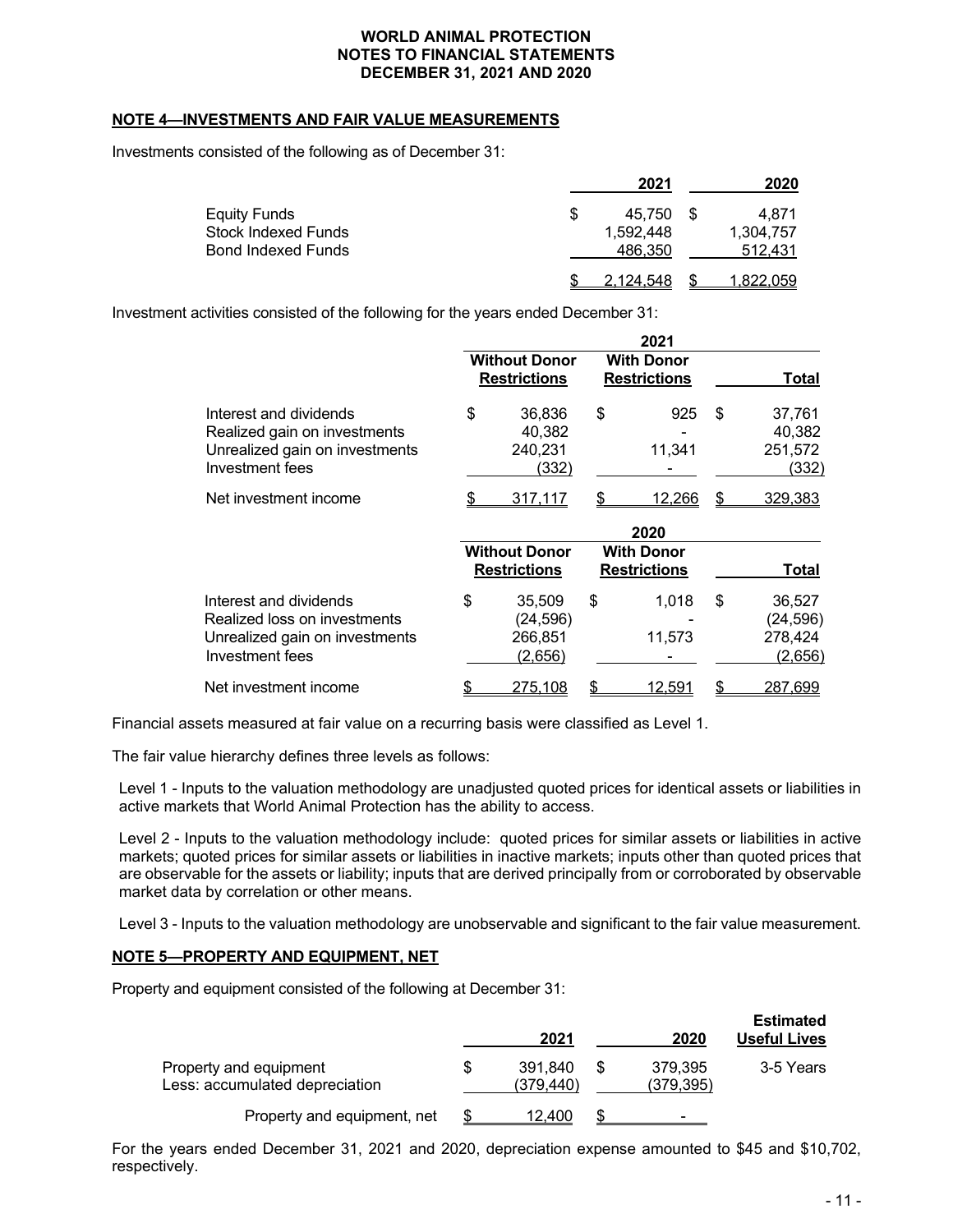## **NOTE 6—PAYCHECK PROTECTION PROGRAM ("PPP") LOAN PAYABLE**

On March 27, 2020, in response to COVID-19, the federal government passed the Coronavirus Aid, Relief, and Economic Security Act ("CARES Act"). Among many other provisions, to help businesses retain employees, the CARES Act provides relief to qualifying businesses through a program called the Paycheck Protection Program ("PPP"). Participating in the PPP enables the business to obtain a loan from the Small Business Administration ("SBA") sector of the government. If the proceeds from the loan are used for specified purposes, some or all of the loan can be forgiven.

World Animal Protection applied for this loan through an SBA authorized lender. On June 28, 2020, the loan, amounting to \$442,877, was approved and funded. The loan and accrued interest are forgivable after a specified period as long as the borrower uses the loan proceeds for eligible purposes, including payroll, benefits, rent and utilities, and maintains its payroll levels. The amount of loan forgiveness will be reduced if the borrower terminates employees or reduces salaries during the specified period.

World Animal Protection is guided by FASB Accounting Standards Codification ("ASC") Topic 470, *Debt.*  Based on the guidance in FASB ASC 470, the loan would remain recorded as a liability until it is in part or wholly forgiven and legal release is received, or the entity pays off the loan. Once the loan is forgiven in part of wholly, and legal release is received, World Animal Protection will reduce the liability by the amount forgiven and record a gain on extinguishment.

For the year ended December 31, 2020, World Animal Protection incurred sufficient qualifying expenses and met the criteria for forgiveness. PPP loan forgiveness amounting to \$442,877 is recorded as income in the accompanying statement of activities for the year ended December 31, 2021. The loan was forgiven by the SBA on September 29, 2021.

## **NOTE 7—COMMITMENTS AND CONTINGENCIES**

A. World Animal Protection signed a lease agreement for the rental of office space in New York City for a term of ten years that commenced on November 1, 2019. In connection with the lease, World Animal Protection has an irrevocable standby letter of credit with a bank amounting to approximately \$108,000 with an expiration date of December 31, 2021, and an automatic extension provision in effect. Total rent expense incurred under the operating leases amounted to \$308,748 and \$276,353 for the years ended December 31, 2021 and 2020, respectively.

For years subsequent to 2021, minimum annual future rental commitments under the lease agreement, are as follows:

| 2022       | 342,744   |
|------------|-----------|
| 2023       | 352,169   |
| 2024       | 361,854   |
| 2025       | 371,805   |
| 2026       | 382,030   |
| Thereafter | 1,139,642 |
|            | 2.950.244 |

Deferred rent consists of the excess of the rental expenses on a straight-line basis over the payment required by the lease and is included in other liabilities in the statements of financial position. As of December 31, 2021 and 2020, the deferred rent liability amounted to \$144,714 and \$120,132, respectively.

- B. World Animal Protection believes it has no uncertain tax positions as of December 31, 2021 and 2020 in accordance with ASC Topic 740, "Income Taxes", which provides standards for establishing and classifying any tax provisions for uncertain tax positions.
- C. The COVID-19 pandemic remains an evolving situation. The extent of the impact of COVID-19 on World Animal Protection's business and financial results will depend on future developments, including the duration and spread of the outbreak. Due to the changing business environment, unprecedented market volatility, and other circumstances resulting from the COVID-19 pandemic, World Animal Protection is currently unable to fully determine the extent of COVID-19's impact on its operations in future periods.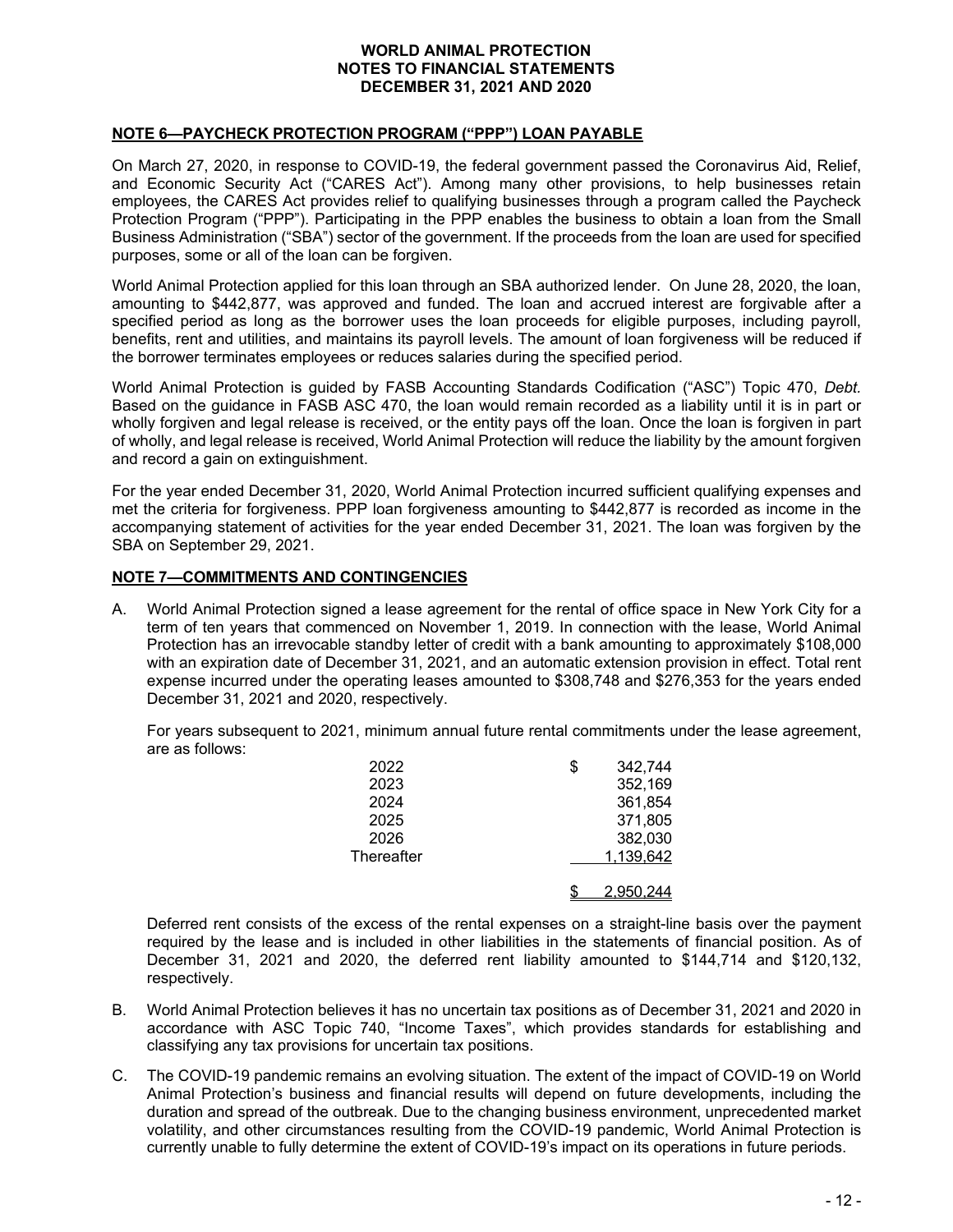# **NOTE 8—NET ASSETS WITH DONOR RESTRICTIONS**

Net assets with donor restrictions are available for the purposes listed below as of December 31:

|                                                                                                                            | 2021                    |     | 2020              |
|----------------------------------------------------------------------------------------------------------------------------|-------------------------|-----|-------------------|
| Net assets restricted in perpetuity for which the income<br>can be utilized for:                                           |                         |     |                   |
| <b>General Operations</b><br>Italy/Isle of Capri                                                                           | \$<br>995.005<br>70,691 | \$. | 995.005<br>58,425 |
| Total net assets restricted in perpetuity                                                                                  | 1,065,696               |     | 1,053,430         |
| Subject to expenditure for specified purpose and the<br>passage of time:                                                   |                         |     |                   |
| Unappropriated endowment earnings – Italy/Isle of Capri<br>Subject to expenditure for specific purpose and passage of time | 12.591<br>205.230       |     | 12,591<br>860.994 |
| Total subject to expenditure for specified purpose and<br>passage of time                                                  | 217,821                 |     | 873,585           |
| Total net assets with donor restrictions                                                                                   | 1.283.517               |     | 1.927.015         |

Net assets released from donor restrictions by either the passage of time or meeting the donors' restrictions were as follows:

|                       | 2021          |   | 2020                     |
|-----------------------|---------------|---|--------------------------|
| Animals in Disasters  | \$<br>85,350  | S | $\overline{\phantom{a}}$ |
| Animals in Farming    | 429,225       |   | 141,400                  |
| Animals in the Wild   | 31,603        |   | $\overline{\phantom{0}}$ |
| Australian Bush Fires | 145,786       |   | $\overline{\phantom{0}}$ |
| Total                 | \$<br>691.964 |   | 141.400                  |

#### **NOTE 9—ENDOWMENT FUNDS**

World Animal Protection views the Uniform Prudent Management of Institutional Funds Act ("UPMIFA"), passed by the District of Columbia, as requiring World Animal Protection to preserve the fair value of the original gift as of the gift date of the donor-restricted endowment fund, absent explicit donor stipulations to the contrary. As a result of this interpretation, World Animal Protection has classified as perpetual in nature (a) the original value of gifts donated to the endowment fund, (b) the original value of subsequent gifts to the endowment, and (c) accumulations to the endowment made in accordance with the direction of the applicable donor gift instrument at the time the accumulation is added to the fund (although no existing donor instruments have so directed). The remaining portion of the endowment fund that is not perpetual in nature is regarded as "net appreciation" and is retained in perpetuity or for a donor specified period until those amounts are appropriated for expenditure by the Board in a manner consistent with World Animal Protection's spending policy, UPMIFA, other applicable laws, and donor-imposed restrictions, if any. If the fair value of assets associated with individual endowment funds falls below the original gift value plus accumulations, if applicable, the deficiency is recorded as a charge to net assets with donor restrictions. In subsequent periods, the deficiency may be restored as a result of appreciation of the underlying endowment investments.

World Animal Protection has adopted investment policies for endowment assets that attempt to provide a predictable stream of funding to programs supported by its endowment while seeking to maintain the purchasing power of the endowment assets. Endowment assets include only those assets with donor restrictions that the organization must hold in perpetuity. Under this policy, as approved by the Board of Directors, the endowment assets are invested in a manner that is intended to produce results that exceed the price and yield results of appropriate benchmarks without putting the assets at imprudent risk. Actual returns in any given year may vary.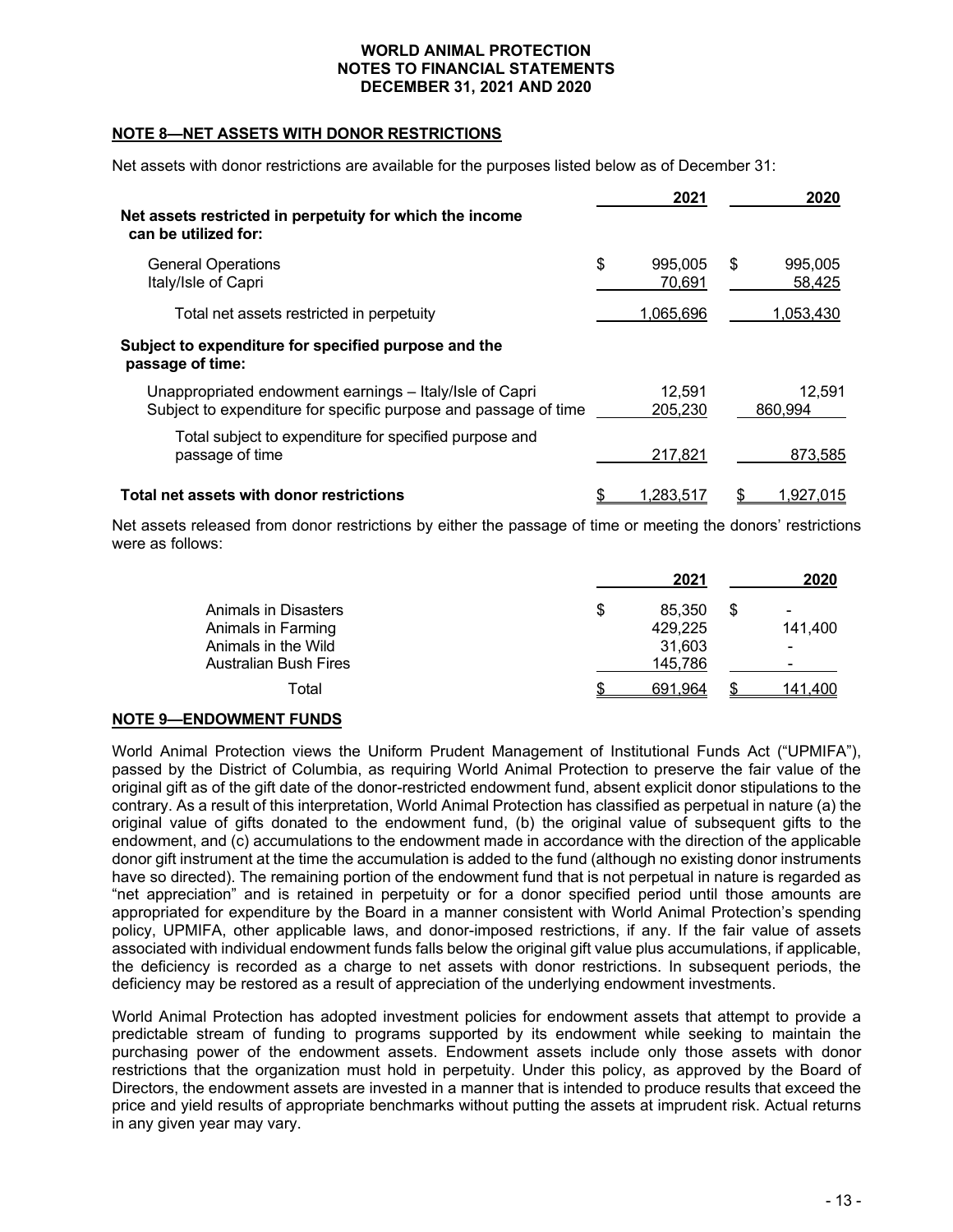# **NOTE 9—ENDOWMENT FUNDS (Continued)**

To satisfy its long-term objectives, World Animal Protection relies on a total return strategy in which investment returns are achieved through both capital appreciation (realized and unrealized) and current yield (interest and dividends). World Animal Protection targets a diverse asset allocation that places an equal emphasis on equitybased and fixed income investments to achieve its long-term return objectives within prudent risk constraints.

World Animal Protection considers the following factors in making a determination to appropriate or accumulate endowment funds: the duration and preservation of the funds; availability of other funding sources; general economic conditions; the possible effect of inflation and deflation; the expected total return from income and the appreciation/depreciation of investments; and the investment policy of World Animal Protection, as enforced by the Investment Committee of the Board of Directors.

World Animal Protection appropriates the actual investment income from those with donor restriction assets for use. In establishing this policy, World Animal Protection considered the long-term expected return on its endowment.

As of December 31, 2021 and 2020, the endowment assets were included in investments in the accompanying statements of financial position.

The following table summarizes the changes in World Animal Protection endowment net assets for the years ended December 31:

| Endowment net assets, December 31, 2019     | S | 1.053.430       |
|---------------------------------------------|---|-----------------|
| Interest and dividends<br>Investment return |   | 1.018<br>11.573 |
| Endowment net assets, December 31, 2020     |   | 1.066.021       |
| Interest and dividends                      |   | 925             |
| Investment return                           |   | 11.341          |
| Endowment net assets, December 31, 2021     |   |                 |

# **NOTE 10—ALLOCATION OF JOINT COSTS**

World Animal Protection conducts direct marketing campaigns that include requests for contributions, as well as program components. The costs associated with the development and dissemination of such activities are allocated amongst the functional expense categories benefited, particularly impacting areas and other programs, on a basis of the extent of content attributable to each respective function. The joint costs were allocated as follows for the years ended December 31:

|                                 | 2021                     | 2020               |
|---------------------------------|--------------------------|--------------------|
| Program services<br>Fundraising | \$<br>252,637<br>295,516 | 272,620<br>208,219 |
| Total                           | 548.153                  | <u>480,839</u>     |

#### **NOTE 11—RELATED-PARTY TRANSACTIONS**

World Animal Protection is a subsidiary of the Parent. As related organizations, they work collaboratively to support an efficient, effective, and integrated global organization best able to realize their vision of a world where animal welfare matters, and animal cruelty has ended. World Animal Protection had related-party transactions (financial and non-financial) with the following: